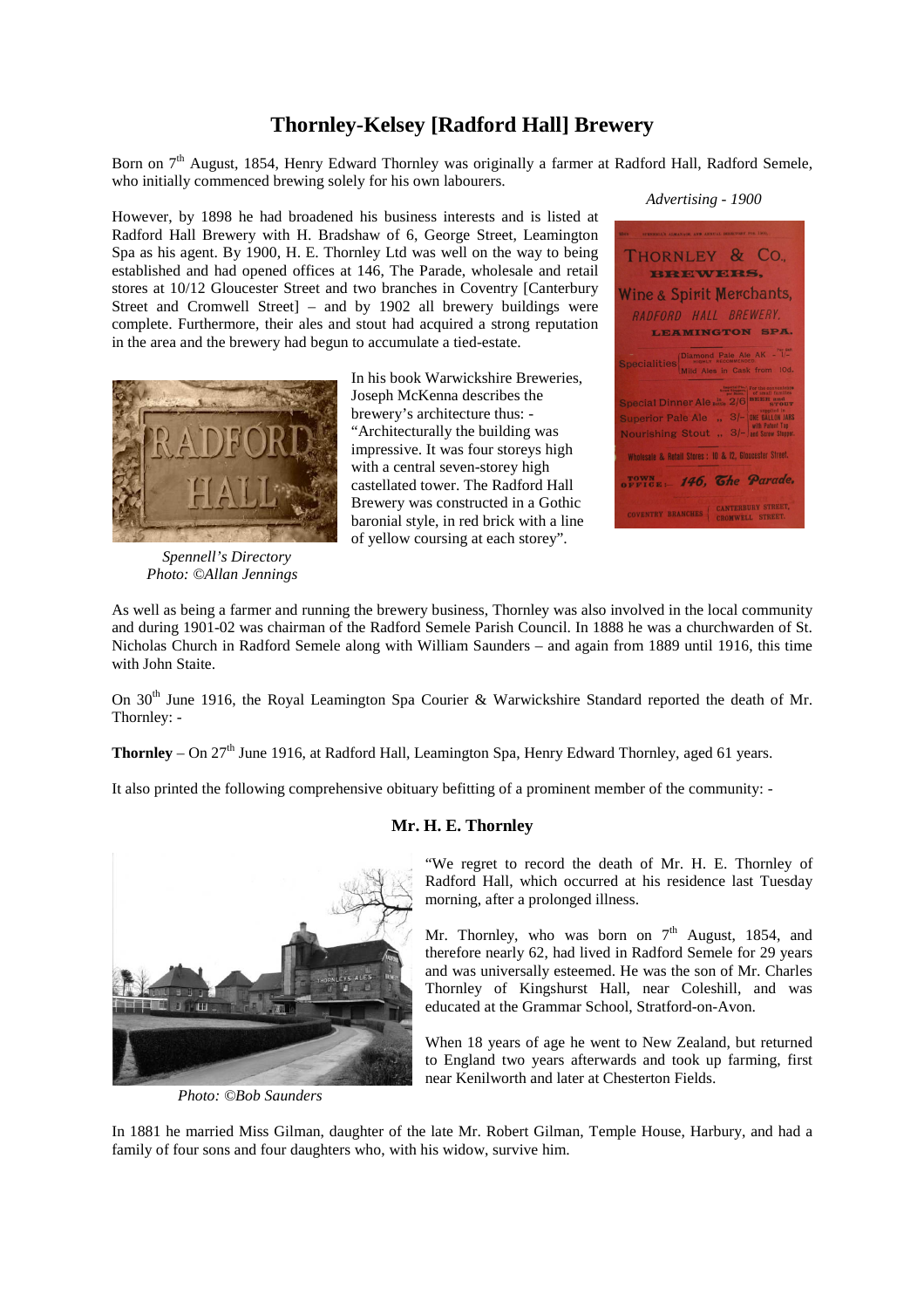He moved to Radford Hall in 1887 and in 1892 the Royal Agricultural Society of England awarded him second prize for the best managed farm. An enterprising and successful business man, Mr. Thornley, at one time, went in for market gardening and previous to taking up brewing he had a bone mill.

He commenced brewing in 1899 and in 1902 he built the present brewery buildings at Radford Semele. He still kept on his farming activities and had two farms, having recently given up a third.

Interested in all that concerned Radford, Mr. Thornley was churchwarden, overseer, and parish councillor, and supported everything that made for the welfare of the village – in which he did a great deal of good in an unostentatious



way. He was appointed churchwarden in 1888 and overseer in April 1907, and he had held both offices ever since. He was also a trustee of the Henry Greswolde Lewis charity and vice-chairman of the parish council.

A large employer of labour, and an excellent business man, he was greatly esteemed and respected by every member of his staff, thirty of whom have joined the colours. Mr. Thornley has one son at the front and two others are engaged on munitions.

He was well known in the hunting field, for he was a keen follower of hounds and hunted with the local packs up to the outbreak of war. He will be greatly missed, not only by his wife and family but also by a large number of friends."

### **The Funeral**

"The funeral took place at one o'clock on Friday  $30<sup>th</sup>$  June 1916, at Radford Church. The churchyard path was lined with school children, and the large number of parishioners and friends who had gathered betokened the great esteem in which the deceased gentleman was held.



The Rev. Canon Grinter [vicar] and the Rev. S. Thelwall [ex vicar] were the officiating clergy. The mourners were Mrs. Thornley [widow], Mr. E. R. Thornley [son], Mrs. Hooper [daughter], Mr. R. Frank Thornley [son], Mr. and Mrs. H. F. Thornley [son and daughter-in-law], Misses Ethel, Nellie and Olive Thornley [daughters], Colonel Freer [cousin], Mr. and Mrs. Walton [brother-in-law and sister], Mrs. Walter Thornley [sister-in-law], Miss Cattell, Mr. Noel and Miss Frances Thornley [cousins], Mr. Cattell and Mrs. Heelis [very dear friends of the deceased], Mr. and Mrs. F.G. Perkins, Mr. and Mrs. Holt, Mr. Harrod, Mr. J. Haynes, Mr. Hinks, Mr. Moore, Mrs. Hinton, Mr. Tennant, together with the staff and employees.

Among others present were Mrs. J. N. Paton, Dr. Olive, Messrs. Henry Field, C.E.G. Hatherall, J.P, W. Davis J.P, C.C; John Staite, Wm Staite, Jos. Stanley, J.S. Murcott, C.E. Leigh, M. Burman, W.E. Anderson, F. Pope, J.J. Reed, A.J. Pearman, G. Percy Smith, G. Spicer, J. Redfearn, J.L. French [overseer], and J.J. Rogers [assistant overseer].

The hymn, 'O God, our help in ages past' was sung by the choir and congregation, after which the Rev. S. Thelwall read the appointed lesson. The Rev. Canon Grinter, addressing the congregation, then said: - 'We have been called together today to pay a last loving act of respect to our dear brother Henry Edward Thornley. Mr. Thornley has been, for about 30 years, a great and true friend of all in this parish, and one and all have suffered a great loss by his removal from our midst; how great, time will reveal.'

'The children in this parish have lost a great, good, and true friend, God only knows how great; the sick and aged poor a generous sympathiser; the workpeople – and there are many here – a kind and considerate master; may God grant that they may always have such a good one! The church a loyal churchwarden; the dear wife, with whom we greatly sympathise, a devoted, loving, faithful husband; and the sons and daughters a loving father; and one and all a true and faithful friend.' *Photo: ©Bob Saunders*

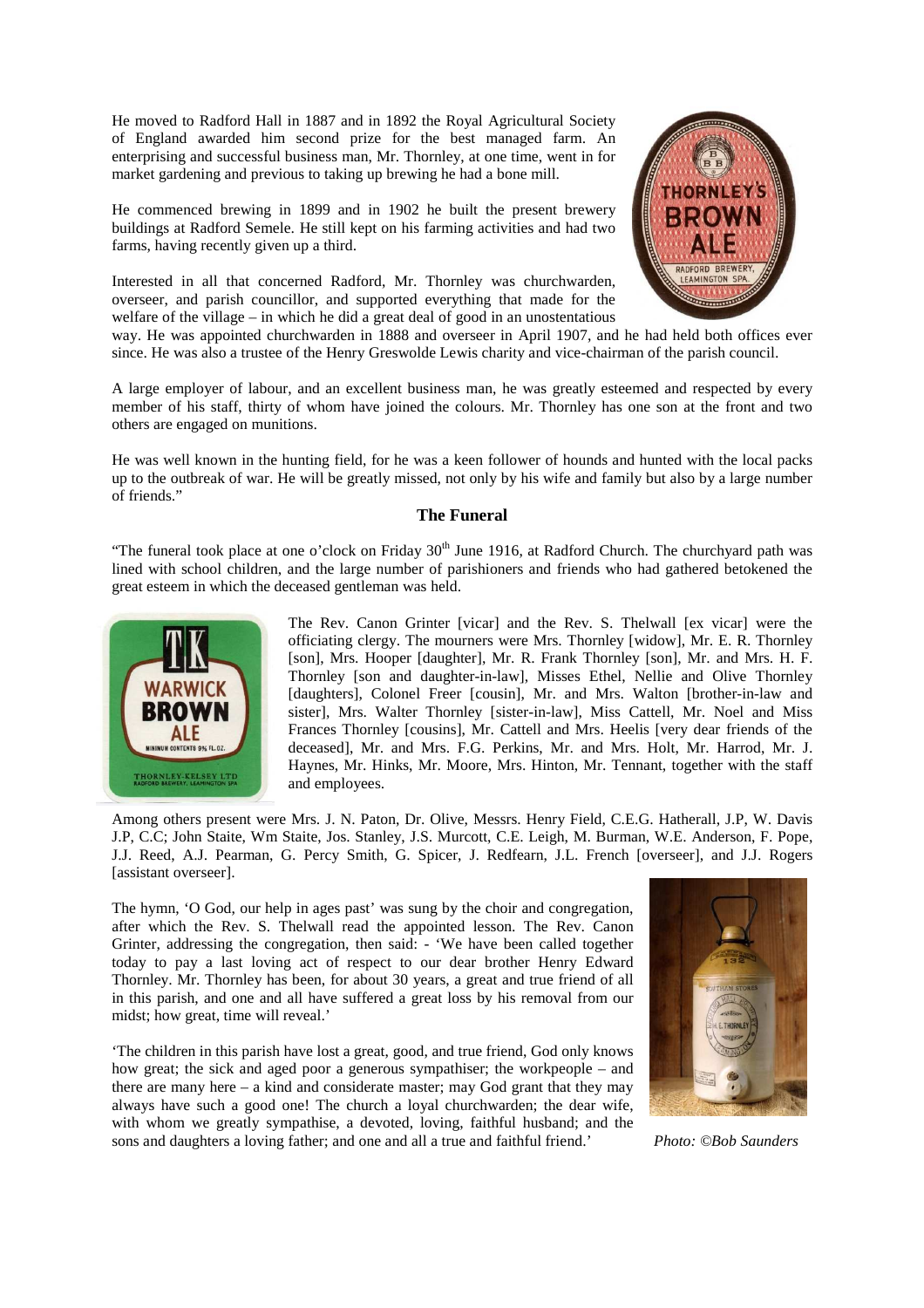

'To the sons and daughters I would say that: - You still have left, thank God, the greatest treasure this world can bestow upon you, namely, a good and faithful and devoted mother. May God comfort you as He alone can, and give you His grace and strength to bear this and every trial He may send upon you. I also ask you to remember the bereaved ones at the throne of grace, and especially the youngest son, Walter, who is at the front doing his duty for king and country. May God help you to be as faithful and true as our loved brother who, I believe, now stands at the presence of Jesus.'

#### *The Malt House [Photo: ©Bob Saunders]*

Chopin's Funeral March was then played by the organist, after which the interment took place in the churchyard. There were many beautiful wreaths, a list of which will appear in our next issue. Messrs. Wackrill and Co. carried out the funeral arrangements."

In January 1930 the Leamington Spa Courier reported that: - "Mr. Edward Richard Thornley, of Radford Semele, a partner in Messrs. H. E. Thornley & Co., brewers of Radford Semele, who died on  $20<sup>th</sup>$  November, aged 46 years, intestate, left estate of the value of £22,509, with net personalty £19,075. Letters of administration are granted to Mrs. Thornley, the widow, and Robert Frank Thornley, of The Hall, Radford Semele".

In March 1933, H. E. Thornley was registered as a limited company, with capital amounting to £15,000, to acquire the business of brewers, etc, carried on as H. E. Thornley at the Radford Hall Brewery, Radford Semele, Warwickshire and elsewhere. Later that year the company merged with Benjamin Kelsey Ltd, of Birmingham, to become Thornley-Kelsey Ltd; the directors comprised Philip G. Kelsey, Benjamin G. Kelsey, Frank L. Buttler and Cecil W. Bourne.

Arguably the last sizeable independent brewery in Warwickshire of its era, it traded until October 1968 when the owners ceased brewing to concentrate on their wine wholesaling business. At the time of sale, the tied-estate in Warwickshire, Worcestershire and Herefordshire comprised 68 pubs – which were purchased primarily by Davenports – and, of these 68, the following 22 were located in Warwickshire: -

Roebuck – High Street, Erdington Norton Arms – Forge Mills, Erdington Manor House – Fillongley Virgins and Castle – Kenilworth Zetland Hotel – Church Street, Warwick Coach and Horses – Bedford Street, Leamington *Photo: ©Bob Saunders* Heathcote – Whitnash White Lion – Radford Semele White Hart – Ufton White Lion – Bidford-on-Avon Half Sovereign – Canley, Coventry Man at Arms – Bitteswell Royal Oak – Bitteswell Bell Inn – Monks Kirby Boat Inn – Newbold-on-Avon Green Man – Long Itchington Fox and Hen – Bascote Bowling Green – Southam Bridge Inn – Napton Bell Inn – Ladbroke Holly Bush – Priors Marston Red Lion – Avon Dassett *Photo: ©Bob Saunders*



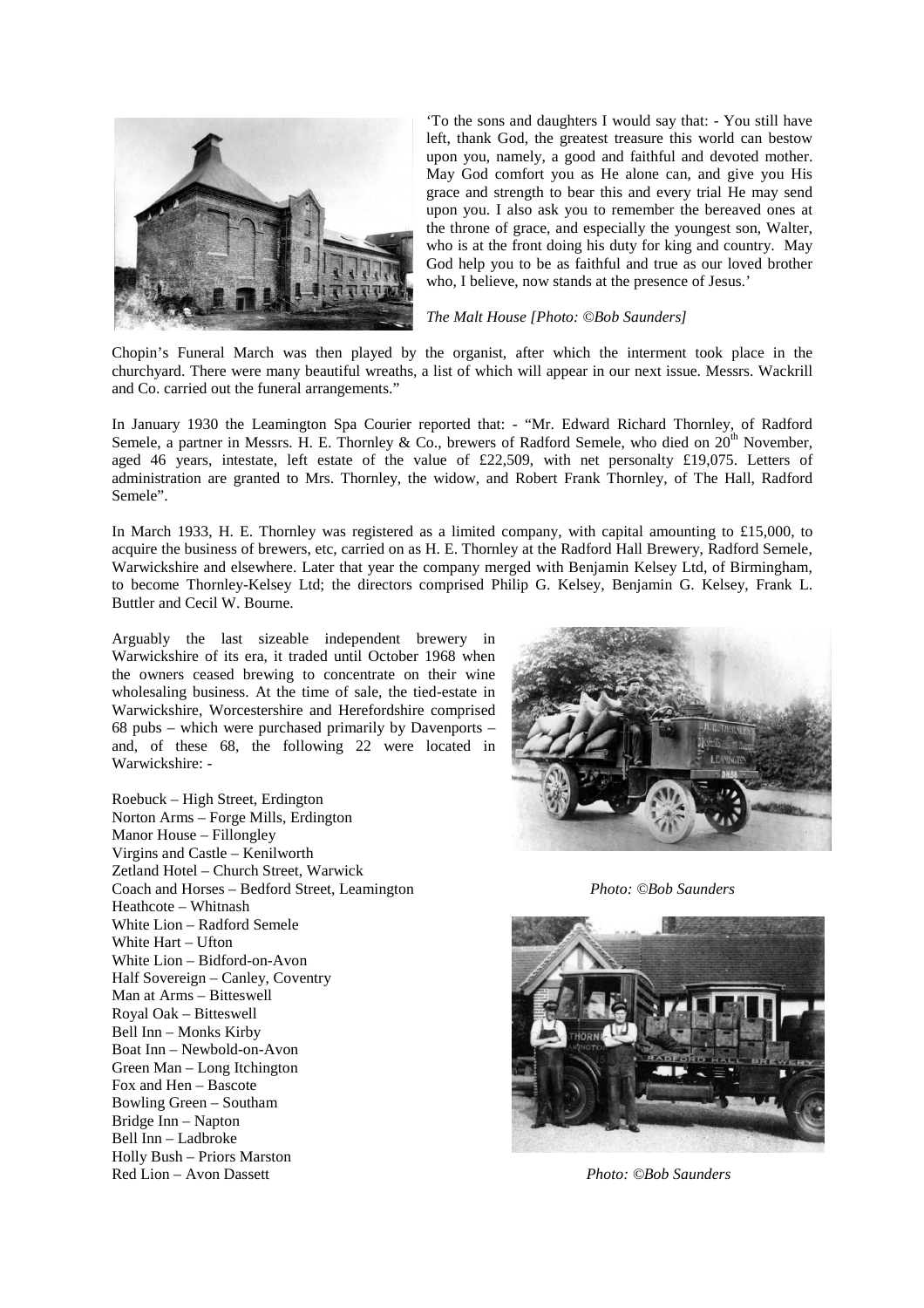Kieron McMahon from Midlandspubs.co.uk, who has researched Benjamin Kelsey, related the following: -

"Much of my discoveries about this brewery emerged when I was researching the Dog & Partridge on Ashted Row. It was in 1857 that the association with this pub and the famous Kelsey family started. Benjamin Kelsey

founded a brewery in Ashted, starting a company that would live for another century [the spring water around Ashted was well regarded and ideal for brewing].

Before taking over the licence of the Dog & Partridge he had previously kept the White Hart in Great Brook Street. In the 1861 census he was documented as a 34 year-old Birmingham-born licensed victualler. His parents were Benjamin Booth Kelsey and Drusilla Stokes, a couple who were married in St. Phillips on  $6<sup>th</sup>$  November, 1825; Benjamin was born just over a year later in January 1827.



 *LMS railway bridge, High Street, Leamington, 1947 [Photo courtesy: Leamington Spa Courier]* 

Benjamin Kelsey proved to be a very successful brewer and, in what today is known as vertical integration, he also became a maltster and hop merchant supplying a number of other pubs in the area. Such was his success in this field, he decided to concentrate his efforts in brewing, handing over the running of the Dog & Partridge to John Seeley Kelsey.

The successful brewing business enabled the Kelsey's to develop a modest estate of public houses, including the Ashted Tavern on the corner of Henry Street and Ashted Row and the White Hart in Cromwell Street. Indeed, John Kelsey moved from the Dog & Partridge to the latter shortly before his death on  $5<sup>th</sup>$  October, 1878. His will was proved by Benjamin Kelsey and valued at £4,000, an enormous sum of money for the period.

The Kelsey empire continued to grow until, in 1933, the company merged with H.E. Thornley of Leamington Spa. Trading as Thornley-Kelsey Ltd, the new company eventually moved all brewing to Leamington.

When they decided to concentrate on their wine wholesaling operations in 1968, Thornley-Kelsey closed the brewery and sold their estate of 68 tied houses. The Bath Row based Davenport's Brewery acquired the majority of the pub estate."

## **Radford Brewery – A Den of Secret Activity during the War?**

In 1999, Mr. H.J. Poulter of Radford Semele wrote an article for 'A History of Radford Semele' about two conversations he had with two different ladies, on two different occasions that beg the question, "Was there secret activity going on at Radford Brewery during the Second World War?"



He met the first lady a few years before he wrote the article and on telling her where he lived the lady said that she had worked at Radford Brewery during the war. She had previously worked at the Admiralty and during 1940 was moved, with other Wrens [Women's Royal Naval Service], to Leamington Spa; Harrington House, previously on the site of the Royal Spa Centre, had been requisitioned to accomodate the Wrens and every day they had to walk to Radford Brewery in civilian clothes.

Despite Mr. Poulter making enquiries in the village, nothing could be confirmed, except that a man remembered delivering a churn of milk to the brewery every day during the war.

Some months later Mr. Poulter was sitting in Jephson Gardens when an elderly lady asked if she could sit next to him on the bench. She started a conversation by saying that she had not been here for over 50 years and that she was looking for a big house where she was billeted during the war.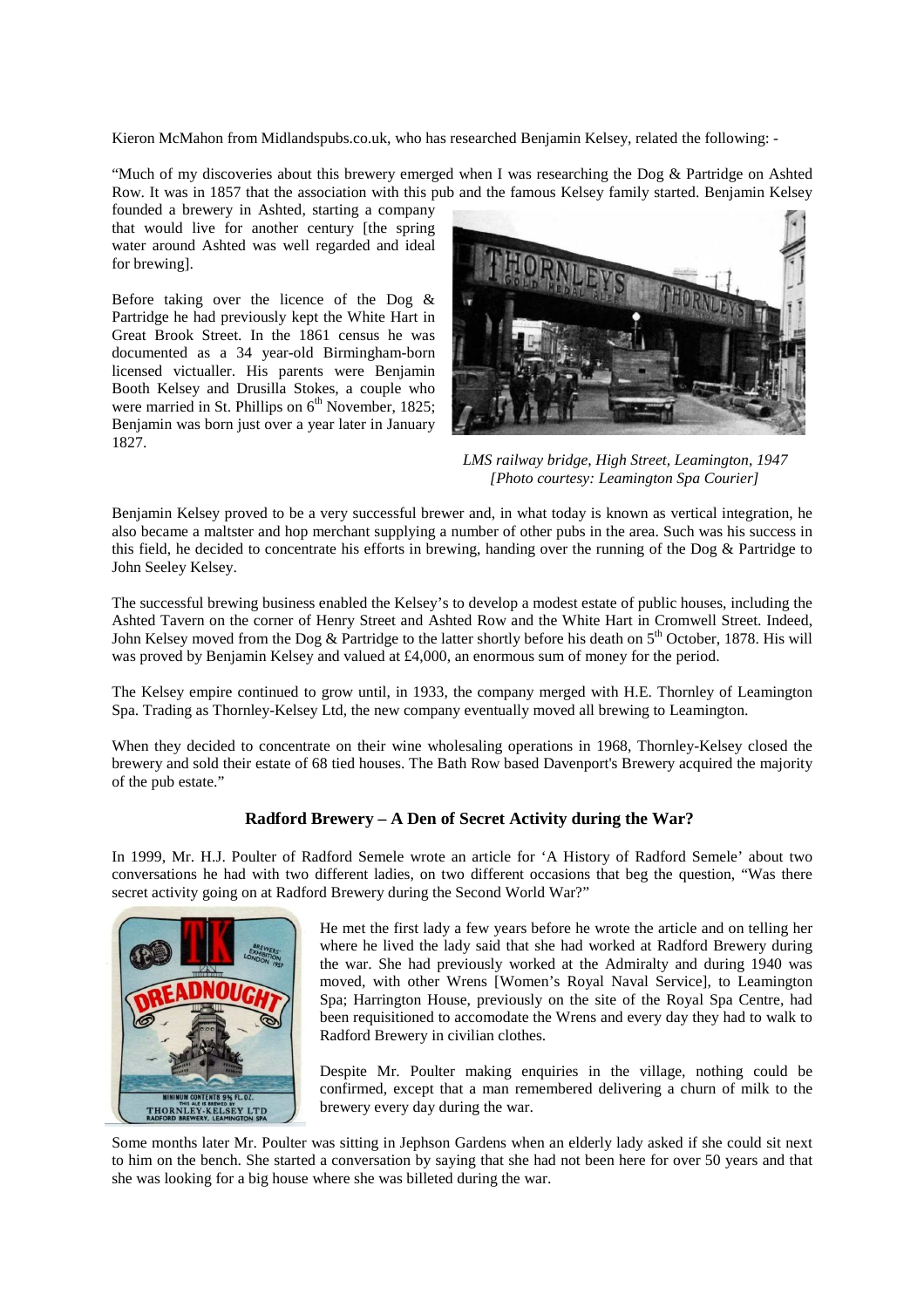

Mr. Poulter asked if she had been a Wren and when she replied, "How do you know?" he related the conversation that he'd had with the other lady. She then said that, "the Wrens used to walk to Radford Semele every day until, following their protestations, Hercules cycles were provided to complete the daily return journey", but didn't offer any information relating to their roles [thereby honouring her obligations to the 1939 'Official Secrets Act' – Ed].

#### *[Adapted from H.E. Poulter's reminiscences in 'A history of Radford Semele' – 2 nd edition 2002]*

Since the latter conversation, Mr. Poulter had not been able to uncover any further information that corroborated what the two ladies had told him. However, I have since been able to establish that the top floor of Radford Brewery was requisitioned for the war effort and assigned to the locally based Wrens who were working on decoding, and the production of blueprints.

 *Photo courtesy of Leamington Museum*

Kirsty Hyslop also contributed an interesting piece to 'A History of Radford Semele', about her father who worked at the brewery: -

"My father Douglas Martin Brown came to Radford Semele in 1948 as the head brewer for H.E. Thornley. To begin with the family lived in Leamington and my father biked to and from work; later he moved us into a house in the brewery grounds where Miss Hooper, a Thornley relative, had previously lived. My father called the house 'Newfields' as the garden was like a jungle and to my Londoner father and Scottish mother it was new fields. It was a large four bedroom house, with a big formal front door that was never used and a huge mahogany and brass fireplace in the dining room. The kitchen had a range and off it an old fashioned walk-in pantry; the shelves were made of slate and it was always cold. Outside there was a well and an old wash house with a boiler where we kept chicken feed.



*Photo: ©Bob Saunders*

The garden was big with a formal rose garden set with staddle stones and a pond, kitchen garden, and apple trees. Part of the adjoining field was used as a chicken run; foxes gave us a lot of trouble. As children, my sister and I knew most people who worked in the brewery – Fred the stoker looked after the boilers in his big steel capped boots and overalls. There was a cooper because the wooden beer barrels were handmade and the water for brewing was tanked in all the way from Wales, although the brewery had a couple of wells.

Each working day at 8am my father would mash the beer and the smell of it would waft over to our house and



all over the village. In the summer holidays I worked in the bottling plant, putting the tops on bottles of Guinness for which I was paid two shillings and sixpence per week.

In 1960, my father won a coveted silver cup in London at the Brewing Bottling and Allied Trades Exhibition for the best bottled beer in the country, against competition from Ansells, Bass etc. Towards the end of the 1960's [circa 1968] my father left the brewery and moved into Leamington; a couple of years later the pubs were sold off piecemeal and the brewery closed – it was the end of an era."

*Photo: ©Bob Saunders*